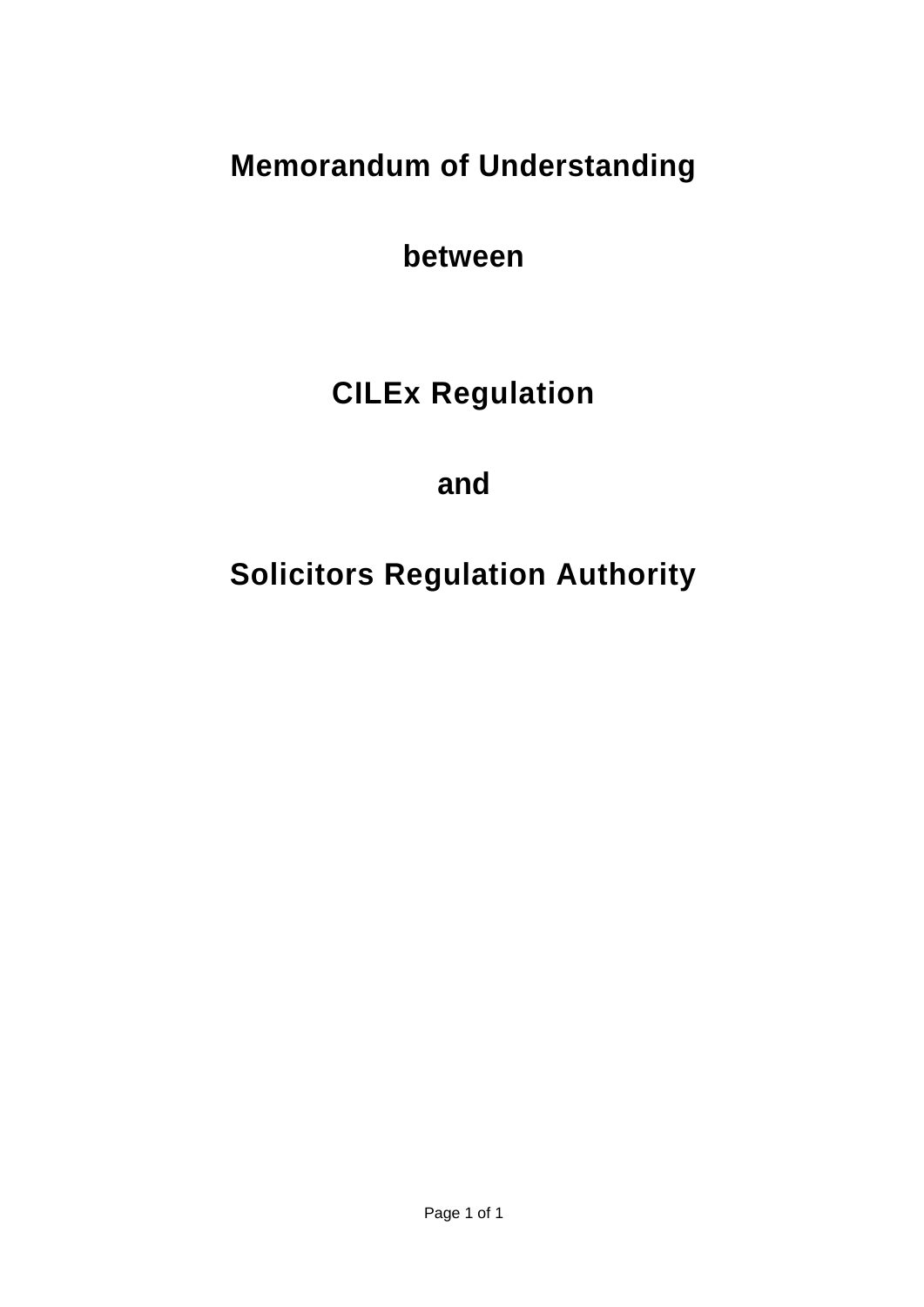## **PARTIES**

- 1. The parties to this Memorandum of Understanding are:
	- a. CILEx Regulation and
	- b. the Solicitors Regulation Authority (SRA)

#### **PURPOSE**

- 2. The purpose of this Memorandum of Understanding (MoU) is to provide a framework for co-operation, co-ordination and the sharing of information between CILEx Regulation and the Solicitors Regulation Authority ("SRA"). The operation of this MoU will:
	- $\triangleright$  Assist with regulatory work in the public interest
	- ➢ Ensure consumers fully understand the regulatory environment
	- ➢ Enable CILEx Regulation and the SRA to co-operate to help prevent and/or take action against dishonesty and/or serious misconduct

### **LEGAL STATUS AND EFFECT**

3. Neither CILEx Regulation nor the SRA will incur any legal liability arising solely from noncompliance with this MoU and nothing in this MoU shall be construed as requiring CILEx Regulation or the SRA to take any action which would otherwise be prohibited by law. The MoU does not create any legal right or obligation by any third party against either party and nor does it fetter the discretion of either party in its exercise of its work. Nevertheless, both the SRA and CILEx Regulation are genuinely committed to pursuing the aims and purposes of this MoU in good faith and intend to act in accordance with its terms.

#### **ROLES AND RESPONSIBILITIES**

- 4. The SRA is the independent regulatory body established by the Law Society for the regulation of legal services by law firms and solicitors in England & Wales. The SRA's powers arise from various statutes and regulations including the Solicitors Act 1974, the Administration of Justice Act 1985, the Courts and Legal Services Act 1990, the Legal Services Act 2007 and the SRA's Handbook: <http://www.sra.org.uk/solicitors/handbook/welcome.page>
- 5. The SRA has statutory and rule-based powers to require the production of documents or information, such as section 44B of the Solicitors Act 1974 and section 93 of the Legal Services Act 2007.
- 6. The SRA may inspect material that is subject to a law firm's client's legal professional privilege (LPP) or confidentiality but may only use such material for its regulatory purposes. The SRA also protects the LPP and confidentiality of clients. LPP material will not be disclosed by the SRA to any other person other than where necessary for its regulatory purposes. Material that is not subject to LPP may be disclosable in the public interest, in the absolute discretion of the SRA, including material comprising communications in furtherance of crime or fraud.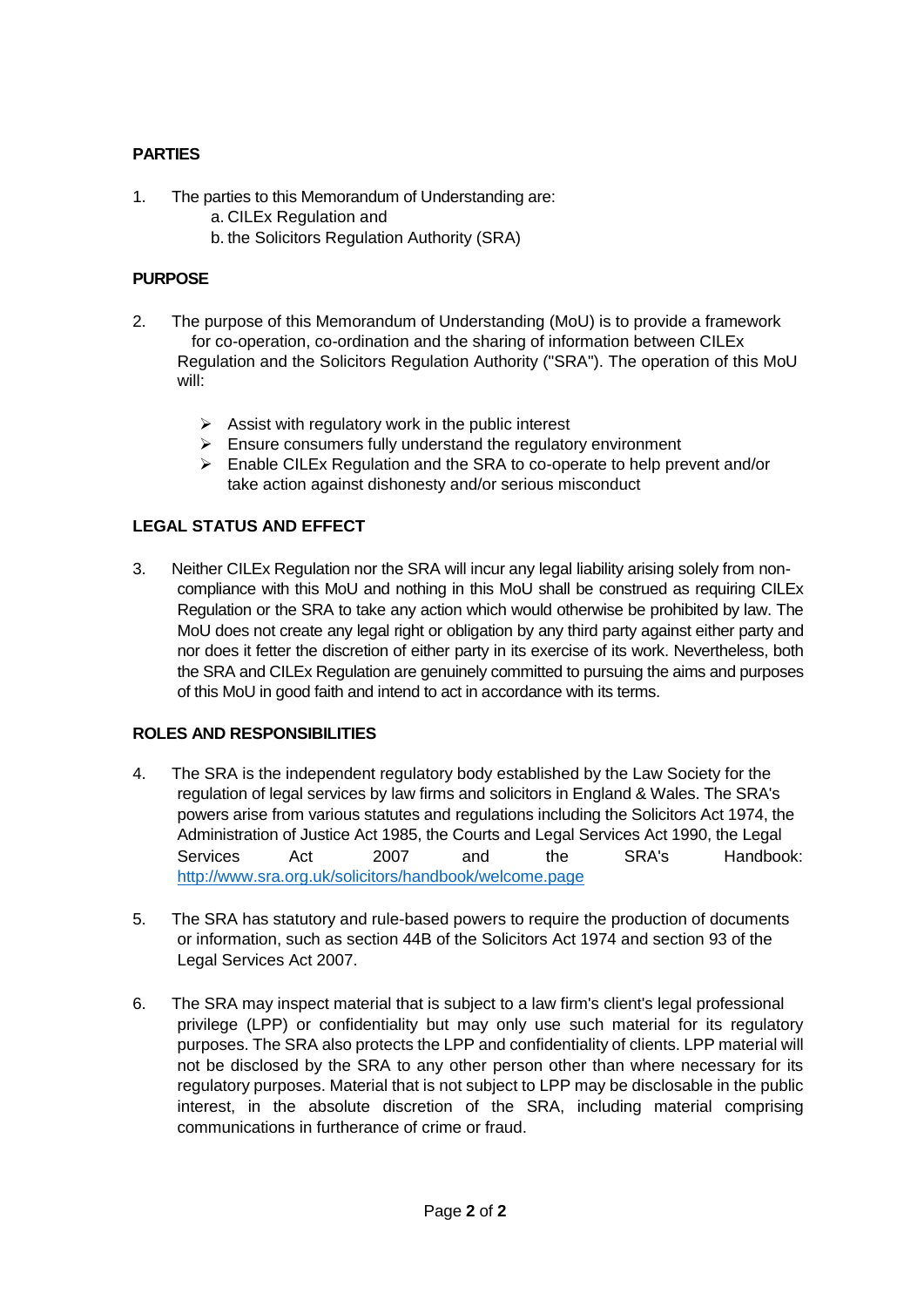- 7. The Chartered Institute of Legal Executives (CILEx) is the professional body representing Chartered Legal Executives (also known as Fellows) and individuals in other grades of CILEx membership. CILEx is an Approved Regulator under the Legal Services Act 2007 and has delegate its regulatory functions to CILEx Regulation In accordance with the Royal Charter and Bye-Laws 30 January 2012.
- 8. CILEx Regulation regulates on a contractual basis whereby its regulated community (Chartered Legal Executives (Fellows), CILEx Practitioners, CILEx Authorised Entitles, Associate Prosecutors and individuals in other grades of CILEx membership) signs up to adhere to the CILEx Code of Conduct, and other CILEx rules and regulations.
- 9. CILEx Regulation may inspect material that is subject to a law firm's client's legal professional privilege (LPP) or confidentiality but may only use such material for its regulatory purposes. CILEx Regulation also protects the LPP and confidentiality of clients. LPP material will not be disclosed by CILEx Regulation to any other person other than where necessary for its regulatory purposes. Material that is not subject to LPP may be disclosable in the public interest, in the absolute discretion of CILEx Regulation, including material comprising communications in furtherance of crime or fraud.

### **AIMS**

- 10. The MoU is designed to provide a framework for the co-ordination of regulatory work and as such its aims include:
	- a) Provision of a framework for lawful information sharing about the regulated community of each of the parties to this MoU, and which includes any persons or bodies applying to either party for authorisation to become a regulated body or person.
	- b) Consumer protection and redress through increased collaboration and coordination between the parties.
	- c) A coordinated approach to oversight which aims to reduce regulatory cost through the minimisation of duplication of effort.
	- d) Taking into account that absolute protection is not available at reasonable cost, where there is uncertainty and, where possible, working together to clarify which approved regulator will deal with an application for a grant out of a Compensation Fund.
	- e) Provide a framework for the co-ordination of regulatory work to help protect the financial interests of consumers in relation to PI I and compensation arrangements.

#### **PRINCIPLES**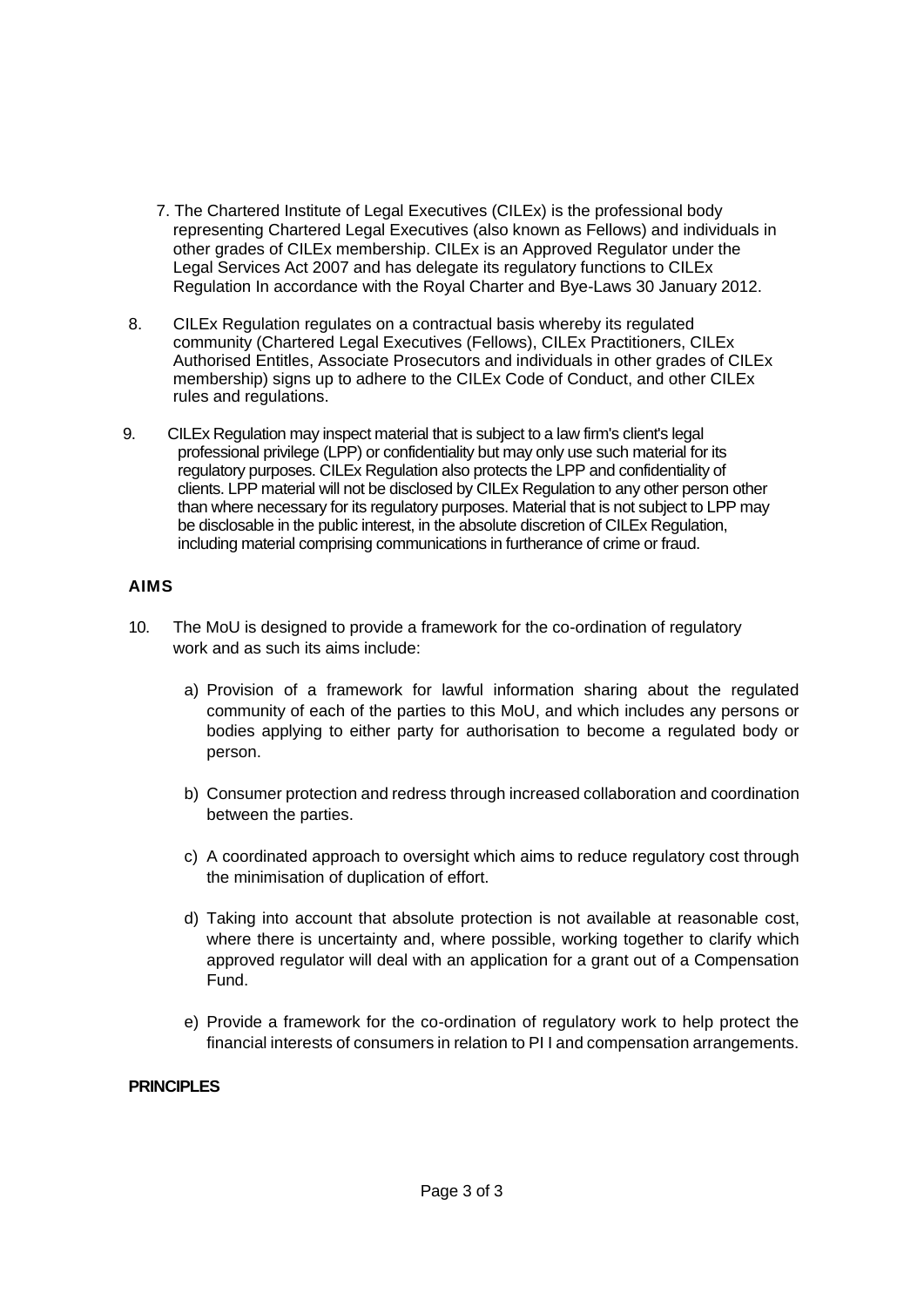- 11. The regulatory objectives set out in section one of the Legal Services Act 2007 establish the key guiding principles of this MoU. Further principles are set out below to assist in a fuller understanding of how the parties will cooperate and collaborate.
- 12. Sharing of Information

This MoU is guided by statutory, regulatory, common law and other considerations, duties, obligations and constraints as they apply to the sharing and disclosure of information in the operation of this MoU including the Human Rights Act 1998 and common law duties, including confidentiality, privacy and the Data Protection Act 1998 and thereafter the General Data Protection Regulation (GDPR) as saved by the EU Withdrawal Bill, UK data protection legislation and any relevant codes of conduct or certifications . Subject to being lawful and in the public interest, the parties agree to disclose relevant information to the other to enable the assessment of risk to the public such as to:

- $\triangleright$  Minimise the risk of financial default
- $\triangleright$  Minimise the risk of fraud or other criminality
- $\triangleright$  Identify the risk of financial failure
- $\triangleright$  Minimise the risk to clients
- $\triangleright$  Ensure clients understand who is dealing with matters
- $\triangleright$  Resolve regulatory conflicts
- ➢ Minimise duplication
- 13. The appropriateness and lawfulness of sharing the information will be determined by the disclosing party on a case by case basis and is subject to the condition that the receiving party is reasonably considered able to take regulatory or other proper action upon that Information.
- 14. The parties agree to use the shared information, for proper purposes only, such as regulatory, disciplinary, contractual or other legal, enforcement or regulatory investigations or proceedings. The disclosing party will notify the receiving party of any restrictions on the use to which the information can be put including any restrictions as to the disclosure of the shared information to third parties.
- 15. The SRA may seek information from CILEx Regulation pursuant to section 44BB of the Solicitors Act 1974 or any analogous or replacement power.
- 16. The parties agree to share information with each other to:
	- a) Enable the risk of harm and/or detriment to the public posed by a regulated body, or person, including an applicant to be assessed and mitigated where practicable and appropriate.
	- b) Ensure that alleged criminality, misconduct or other failures can be properly investigated and decided upon by the most appropriate party.
	- c) Enable the protection of consumers' interests (financial and otherwise).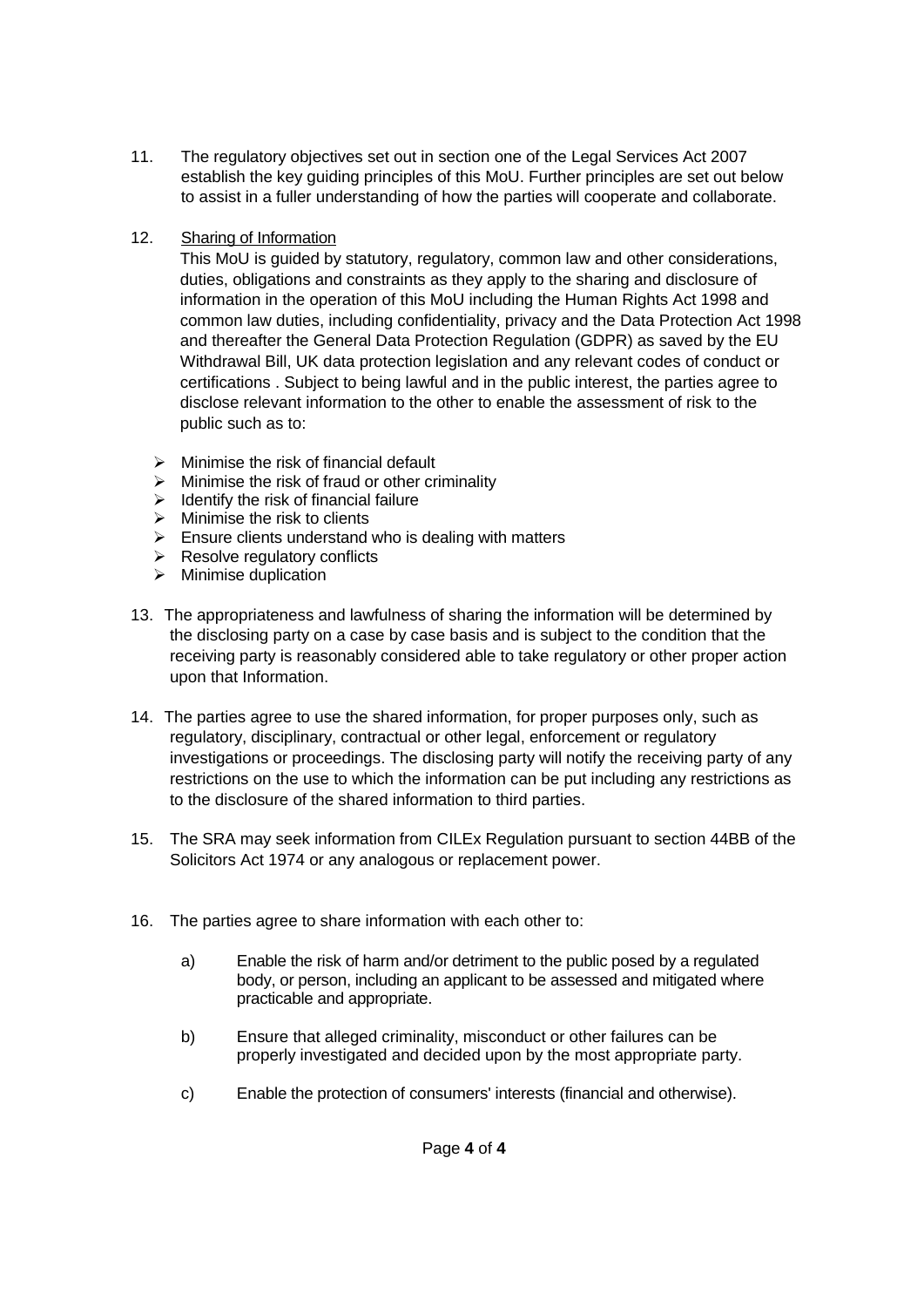#### 17. Co-ordinated Oversight and Minimisation of Duplication of Effort

The parties will co-operate where appropriate in coordinating oversight and investigation to achieve the regulatory objectives as set out in the Legal Services Act 2007.

- 18. Where one party identifies that the other party may have a proper interest in issues, persons or bodies subject to an investigation within its regulatory remit, the Identifying party will discuss whether exchange of Information is appropriate with the other party. Proper purposes may also include further lawful disclosure of the information such as to persons under investigation, witnesses, legal advisers, persons subject to intervention, other regulators, professional bodies, prosecuting bodies and law enforcement agencies including the police, HMRC and the National Crime Agency (or any successor body).
- 19. Investigations will usually be undertaken or led by the party which regulates the body, where that party has received the complaint or report first.
- 20. Where an Individual is regulated by the other party not taking the lead Investigation the parties will discuss and agree the most appropriate course of action to take in order to ensure that investigations are not compromised.
- 21 Each party will notify the other party of proceedings or findings against each other's regulated bodies or persons. In addition, the parties agree to lawfully disclose relevant information in relation to interventions, any other action taken, failure of a body's systems or controls, intelligence giving rise to concerns or potential concerns including fitness to practice, whether that arises from visits or contact with any other person, specific and emerging trends/risks and anything else relevant to the supervisory or regulatory functions.

#### 22. Transparency

The parties will work together to ensure common and consistent standards to ensure that consumers understand about the different roles of each organisation.

#### INFORMATION GOVERNANCE AND SECURITY

- 21. This MoU will be complemented and supported by written operational procedures which will include detailed provisions for information governance and security, including the practical exchange of information.
- 22. Given the confidential and sensitive nature of the information likely to be shared by the parties, at a minimum these procedures will cover: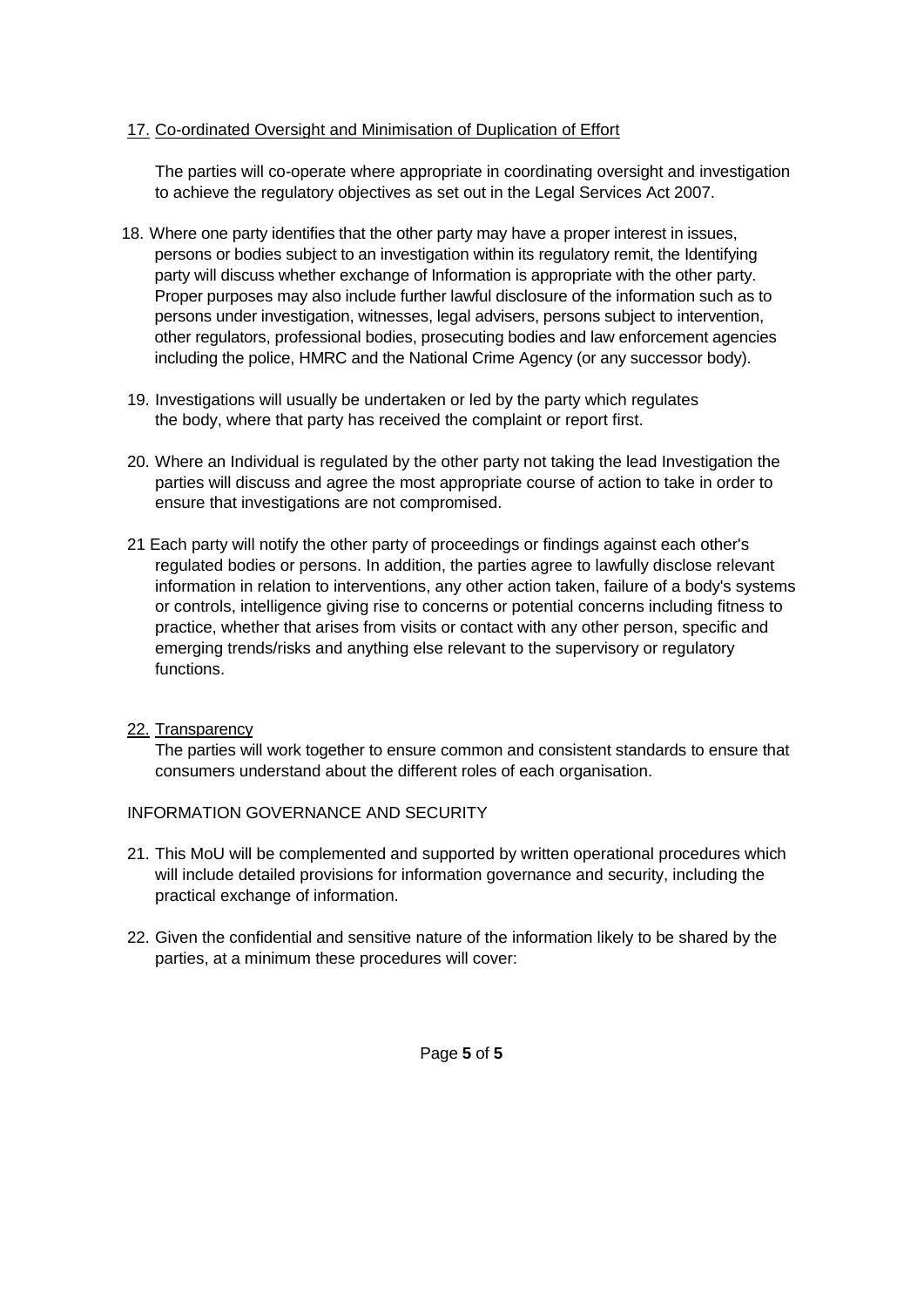- a) The nature and content of the information that may be shared, including how the accuracy of that information will be ensured.
- b) Common rules for the retention and deletion of the shared information and procedures for resolving any differences between the parties.
- c) Common technical and security arrangements and policies, including the transmission of and access to the shared information.
- d) Data security policies and staff training.
- 25. The parties agree to share information using secure email and to store the shared information in a secure manner in accordance with the parties' retention policies
- 26. Where there is a need to make a public statement about the exchange of information, the parties agree to liaise before finalising the individual statements each party will make.

#### REVIEW AND REPORTING

- 27. This MoU will remain in force until terminated by either of the parties.
- 28. The parties will use their best endeavours to review its operation at least every three years and consult each other with a view to improving its effectiveness and to resolving any difficulties.
- 29. Any changes to this MoU that are agreed will be confirmed in writing by the parties and incorporated into a revised MoU.

#### RESOLUTION OF CONFLICT

30. Any Issues or difficulties will be resolved through discussion between the parties. Where issues or difficulties arise, these need to be fully documented in a format readily understood by a third party. Where necessary, issues or difficulties will be referred to senior management in the respective organisations for resolution.

#### COMMENCEMENT DATE

31. This MoU will come into effect when signed by both of the parties.

#### PUBLICATION

32. This MoU is a public document and the parties will publish it as they see fit.